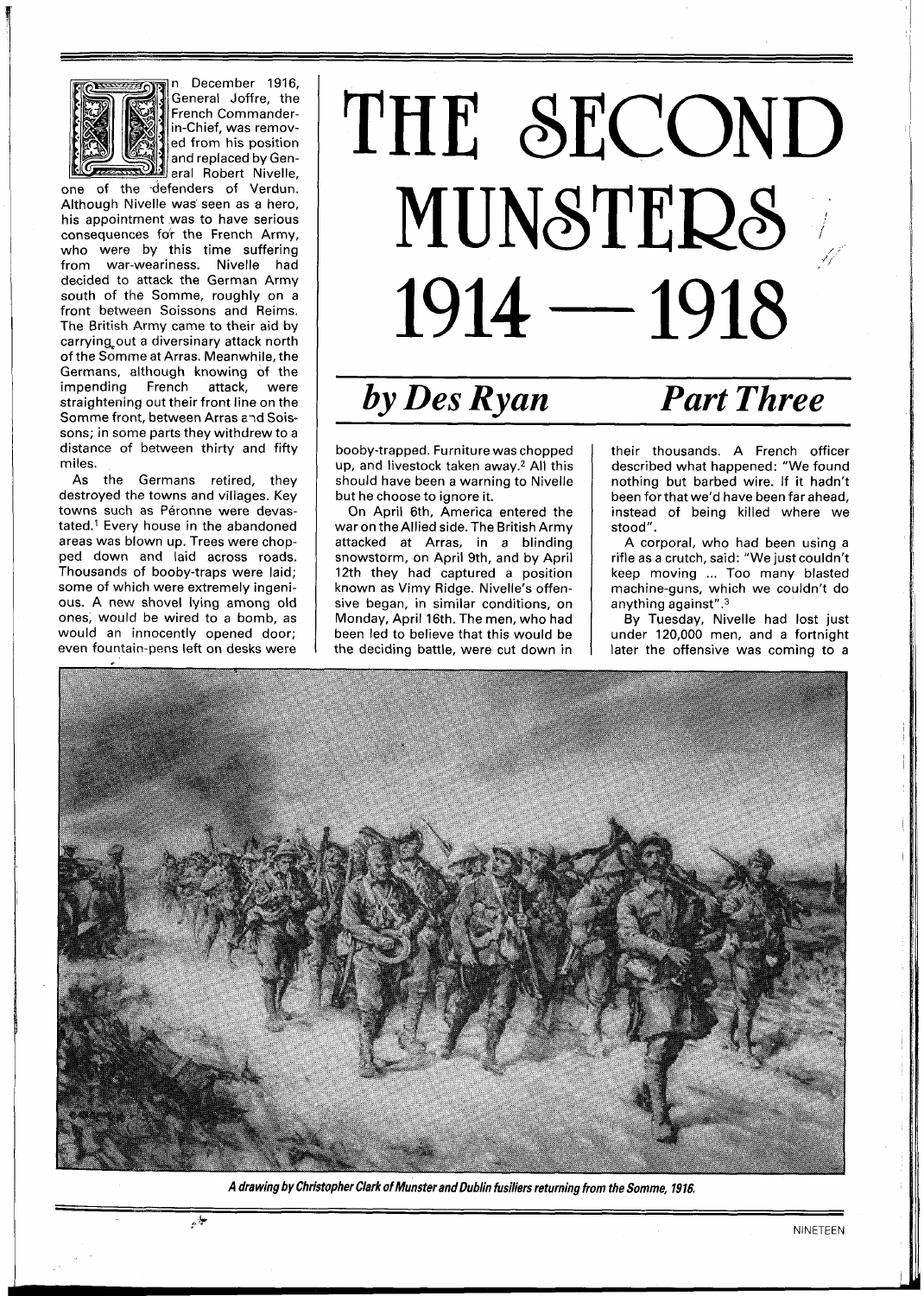grinding halt. By May 3rd, mutinies were beginning to break out in the French Army. Regiments refused to man the trenches. Others said they would defend their trenches but would not attack; red flags were also unfurled. One regiment, on being led to the front, persisted in baa-ing like sheep to indicate that they were like lambs being led to the slaughter.<sup>4</sup> When they were told to shut-up, they returned to the rest billets from which they had come. In Paris itself there were strikes and demonstrations among the civilian population. On April 28th, General Petain was made Chief of the General Staff, and shortly afterwards Neville was,asked to resign.

Petain visited the front lines and restored morale and discipline. He promised the men more leave (one of the regiments'had been in continuous action since Verdun), increased family allowances to soldiers' wives and improved canteen facilities. But there were to be other consequences. Although General Nivelle was merely demoted, those soldiers who had refused to let themselves be slaughtered in futile attempts to break the German line were executed. Figures vary on how many were executed. One source gives the figure as twenty-three and another as fifty. Two hundred and fifty more were marched to a quiet sector and annihilated by their own artillery. Over a hundred ringleaders were banished to various French colonies. Especially disruptive units were sent to the most dangerous fronts.<sup>5</sup>

In January 1917, the Munster Fusiliers' marched south, across the Somme River, and took up a position on the front line, not farfrom thevillage of Barleux. They remained in this area until St. Patrick's Day. By that time the German Army had evacuated its positions around the town of Peronne and were withdrawing to a new line of defence which they called the Siegfried Line; the Allies preferred to call it the Hindenburg Line. The fusiliers re-crossed the Somme on March 18th and began work in the Peronne area by restoring communications which had been destroyed by the retiring Germans. Some of the Munsters became victims of the numerous booby-traps that the Germans had planted.<sup>6</sup> On May 24th, the Battalion won three competitions at the 1st Division's Sports Day. Towards the end of June, the Munsters moved up to the Belgian coast to near the town of Nieuport. About twenty miles below them, at Messines, the opening shots had already beenfired in what is officially known as the Third Battle of Ypres, a battle that was to culminate in the blood and mud struggle for Passchendaele Ridge.

The Munsters were relieved at the front line on July 4th, from there they marched to their billets at Champermont Camp. On July 10th, German

ی پ

artillery .shells rained down on the camp, destroying most of the huts and killing seven men; another forty-one were wounded. Luckily most of the Battalion were out working at the time or the losses would have been greater. Regimental Sergeant-Major John Ring, oblivious to the danger, supervised the evacuation of the remaining soldiers. When the Battalion returned to the front two days later, it again came under heavy artillery fire. One of the men, unable to stand the strain, rushed forward towards the German lines. He was followed by a private named Donovan who brought him back, under heavy fire, to their own lines. Private Donovan was one of six Munsters who, after the fighting at Etreux, in August 1914, had hidden in France for a number of months. Eventually, he escaped through Belgium and Holland and rejoined the Battalion in August 1915'.7

On July 19th, the 1st Division, of which the Munsters were part, moved to a special training camp, situated south-west of Dunkirk. This was Clipon Camp (nicknamed 'Hush Camp') and it was here that the Battalion went into training for an amphibious landing behind the German lines. The 1st Division were to make an assault on the Belgian coast at Zeebrugge and Ostend in order to capture the German submarine bases which were at that time causing serious losses to Allied shipping. The landings were due to take place about two weeks after the opening of General Haig's Flanders offensive.

General Haig (who had replaced General John French as head of the British forces in December 1915) believed he could force a successful conclusion to the war by driving the German forces out of Belgium. The French Army's mutinies and the fear of the German submarines operating out of Belgium were a blessing to Haig, as they were used to justify his Flanders' campaign. The ground over which the battle was to be fought was reclaimed marshland. The city of Ypres had once been a seaport and it was now an inland city only because of the manmade drainage systems. The ground between Ypres and Passchendaele was composed of clay fields. When it rained the water could not soak through the ground; it formed into swamps and pools and sluggishly spread towards the already swollen rivers and canals.<sup>8</sup> Farmers living on the reclaimed marshland were made responsible, at the risk of heavy fines, for the state of repair of the ditches and dykes on their land.<sup>9</sup> Meteorological reports forthe previous eighty years had shown that the best that could be hoped for was two-tothree weeks of fine weather.1°

When the British artillery opened fire on July 22nd, "the precarious drainage system was destroyed".<sup>11</sup> As the sol-

dierswent overthe top on July 3lst, the rain began to fall. By August 4th, the ground was turning into a swamp. After setbacks on August 10th and 16th, "Haig was advised that the attack should be abandoned"12 but he was committed to carrying on.

At Clipon Camp, on October 15th, it was announced that the landing was posponed but the Munsters remained there until October 29th. By that time, the battle for Passchendaele was entering its final phase.

**OF LIST** 

 $\bar{\mathbf{r}}$ 

Concrete German strongpoints, known as pill-boxes, and rain-filled shell-holes dominated the landscape. For the wounded, seeking refuge in a shell-hole was attimes fatal. Exhausted and losing blood, they crawled into the holes, only to learn that this move could cost them their lives.13 Slowly they would slip down the muddy sides, too weak to hold themselves up. Their feeble whispers often could not be heard by their comrades passing by. Each shell-hole with blood on its water usually meant another corpse entombed below.14

On November 6th, with cold rain beating down on them, soldiers of the 2nd Canadian Division fought their way through the rubble of what was once the village of Passchendaele. Wolff, the official Canadian historian, describes the moments before their entry:

"It is not too much to compare the Canadian troops struggling forward, the pangs of hell racking their bodies, up the Ridge, (Passchendaele was fifty-feet above ground level) their dying eyes set up the summit, with a Man who once crept up another hill, with agony in soul and body, to redeem the world and give

Passchendaele its glorious name".15 It was on that day also that the Munsters moved into the battle area. On November 8th, they passed through Ypres on their way to the front line. On November 10th, a new effort was made to extend the front line. The Battalion had instructions to capture three or four wrecked farm buildings and some pill-boxes which the Germans were holding; each man was carrying an extra bandolier, 150 rounds of ammunition, steel helmet, two Mills bombs (a forerunner of the hand-grenade). They also carried three days' rations, waterproof sheet, extra water to drink, and a gas and smoke helmet. Their artillery opened fire at 5.55 a.m., zero-hour being 6 o'clock. As the Munsters moved forward, keeping a distance of fifty-yards behind their artillery barrage, they were attacked by three German aircraft which bombed and machine-gunned them as they advanced. By 6.45 a.m., all the objectives and a number of German prisoners had been taken. At 7 a.m., runners were sent back to Battalion headquarters to ask for new instructions on what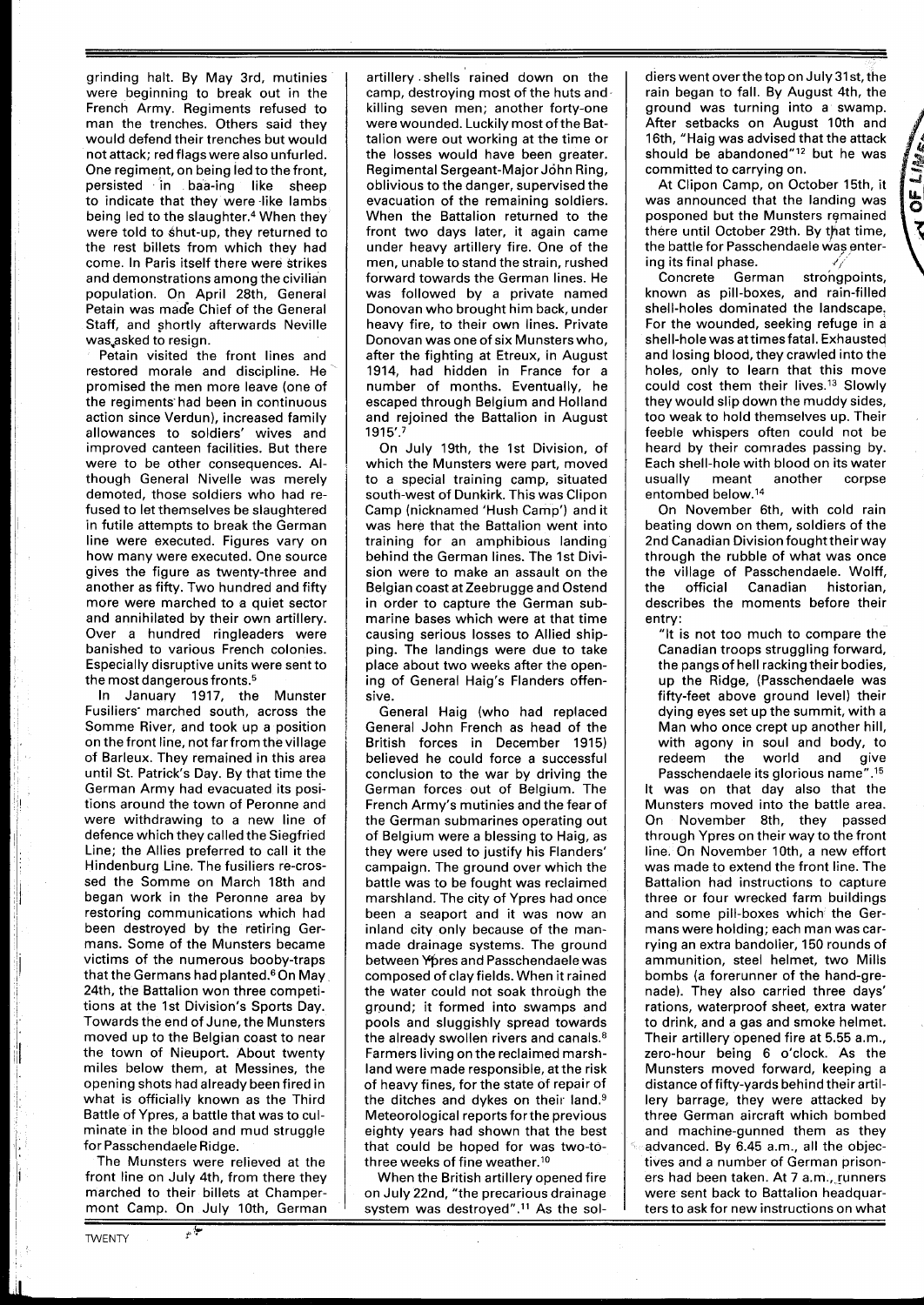they were to do next.

At this stage, they were only 800 yards from the summit of Passchendaele Ridge and the company commanders were eager to try to reach it. With no sign of new orders forthcoming, they decided to continue the advance, but the going was tough and at 7.30 a.m., owing to the treacherous terrain and muddy conditions, the advance came to a standstill.16 Most of the rifles were clogged with mud, and the men tried to clean them by pouring water down the barrels. At 7.50 a.m., German infantry could be seen preparing for a counter attack. At once, the Munsters released four carrier pigeons with a message asking for artillery support. The artillery opened fire soon afterwards; pounding the ground held by the Battalion, and missing the advancing Germans. The fusiliers were in a quandary: some of them stayed where they were; others retreated to their original objectives. As the German infantry advanced on a place known as Void Farm, they found the Munsters ready and waiting for them. The fusiliers opened up with their rifles and machine-guns and threwthe last of their Mills' bombs, but still the Germans tried to advance. Suddenly, a new wave of bombs landed in front of the Germans. Although they did not explode, they were enough to drive the Germans back for a while. The much feared 'bombs' were nothing more than clods of mud, pressed to resemble bombs in size and shape.<sup>17</sup>

At 8.30 a.m. the Germans renewed the attack on Void Farm. During this attack, Captain Delmege, a Limerickman, was wounded and captured. He had served in Gallipoli and was later posted to the 2nd Munsters. A local press report, based on a letter addressed to his father, gives a short account of the battle:

"It was his own expressed wish to lead the company. They took the place, but were shelled out of it and counter-attacked. Captain Delmege was so badly wounded that they had to leave him in a shellhole, and when the place next day was retaken he was not to be found".18

The Germans had found him and had him removed to a hospital. When he was on the road to recovery, he was transferred to Mainz in Essen.<sup>19</sup>

Another young Limerickman had not been so lucky. Private John O'Brien, from Arthur's Quay, a baker by trade, had been killed earlier that morning. In a letter to his father, Captain Jordeson wrote:

"He was one of my company, and he fell while taking part in an attack on a German position on the 10 inst. He was a good and gallant soldier, and being a Limerickman myself, I was proud to have him in my company".<sup>20</sup>

As the struggle for Void Farm raged, **p** &-

the Germans found a weak spot on the right of the Battalion. Slowly the Fusiliers began to fall back to their own lines to avoid being surrounded, although one group still held one ofthe pill-boxes. When the Munsters reached the vicinity of their own line, the German artillery concentrated on them, with deadly results. Casualties were by this time enormous, and many of those who fell badly wounded were drowned where they lay.<sup>21</sup>

now remained. The rest had been either killed, wounded, or missing. Five Munsters were killed that day trying to carry messages to the rear - one man did eventually succeed in making the terrible journey.<sup>22</sup>

After the Battle of Passchendaele, the Munsters were moved to Eikhoekcamp where they went into training andwere re-organised as a battalion. On Qhristmas Day 1917, each company provided the dinners for its own men. Therg had



**Inscription on the Limerick cenotaph at Pery Square.** 

**J**  At 9.30 a.m., a party of thirty Munsters, with the support of their comrades in the captured German pillbox, regained the nearest farm. That afternoon, another Battalion was brought in to reinforce the line. Meanwhile, halfway up Passchendaele Ridge, scattered groups of fusiliers still continued to hold out. By nightfall, and with no hope of being rescued, most of them had been captured by the Germans. At 10 p.m. that night, and after a twenty-seven hour struggle, the remnants of the Battalion were ordered to fall back. Out of the 650 men who had taken part in the operation, only 247

been heavy snowfalls in the area and, when a thaw set in on January 6th, 1918, the training ground was a foot deep in water. By thistime the Battalion had been brought up to a strength of 867 men.23 Rumour had it, at that time, that the German Army was massing troops on the Western Front with the aim of crushing their opponents before the arrival of the American Army. A captured German officer confirmed this, when he said:

"If we succeed in beating our adversaries in the West, it will mean a rapid German peace with annexations, but if we experience the same defeat as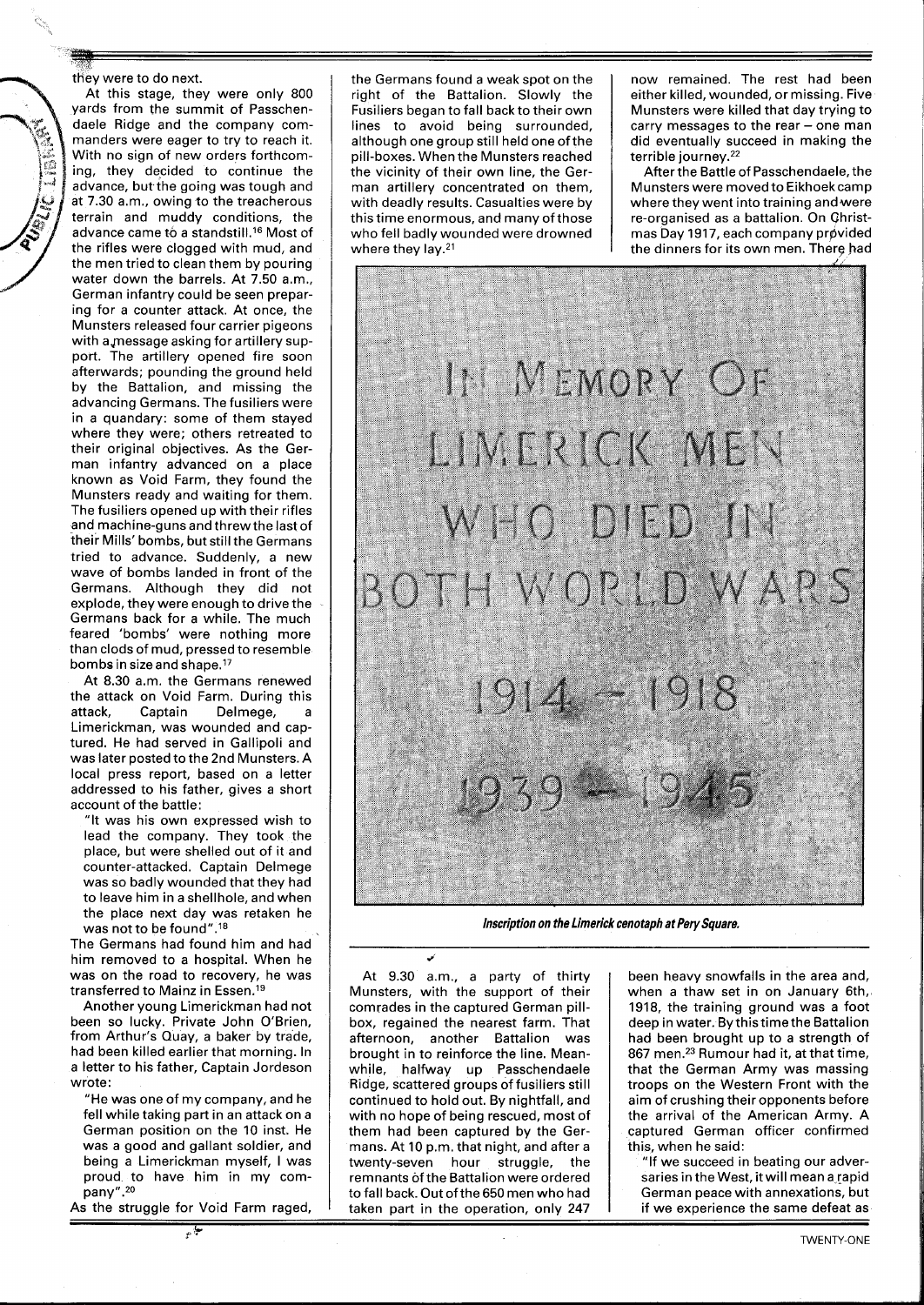at Verdun, it will be a disastrous peace. We shall have attained the maximum of our efforts, and ought to end the struggle. The situation at home will not allow us to go on".24

On January 29th, the Munsters learned that they wereto severtheir connection with the 1st Division in which they had served since the beginning of the war. They were now transferred to the 16th lrish Division. Father Gleeson, their Battalion chaplain, was left behind and remained attached to the 3rd Brigade. On February 2nd, they boarded the train that took them down to the old battlefields of the Somme, where they were to join the 48th Infantry Brigade.

On February 10th, they took up positions on the front line, just outside the village of Epehy where they relieved the Dublin Fusiliers, and they, in turn, relieved the Munsters. On March 21st, the long awaited and much feared German offensive (code named St. Micheal) began. The greatest artillery barrage the world had ever seen pounded the 3rd and 5th armies; the fusilierswere part of the latter force.

A heavy white fog hung over the Munsters' positions which made it difficult to see ahead. The bombardment had started at 4.30 a.m., with gas-shells dropping on the support positions and ordinary heavy shells on the trenches. At 9.40 am., all along the front, crack German stormtroopers spearheaded the assault. By 10 o'clock that morning, the troops on the right of the Munsters had retreated. Desperate fighting continued throughout the morning. At noon, the Battalion, isolated and fighting in small groups, continued to hold out. A wounded fusilier, being brought to the rear by stretcher-bearers, had walked straight into the Germans who ordered the party to turn around and go back. They arrived back to their beleaguered comrades, with the Germans hot on their heels, at about 6.30 am. As the fighting continued into the night, orderswere received that all Irish troops were to withdraw towards Tincourt, to which the 48th Brigade had already retreated. The Munsters reached this village, in small parties, during the early hours of March 22nd. During the previous day, they had fought eighteen hours longer than any of the other units in the area, and had withdrawn undefeated after one of the greatest attacks of the Great War.

On March 22nd, the Battalion spent an undisturbed day near Tincourt. That night, a defensive position was taken up behind Tincourt Wood. At 5.30 a.m. on March 23rd, and in another thick fog, the retreat continued towards Doingt where the Munsters took cover in an old trench, just outside thevillage. At 10.30 a.m., the advancing Germans were spotted. For the fusiliers another day of fighting had erupted. At 1 p.m., under mounting German pressure, the

to withdraw. By 2.30 p.m., the 49th Brigade and the 1st and 2nd Dublin fusiliers had retreated. Once again, the Munsters were left on their own, as the soldiers on the right had also gone. The fusiliers held on for another hour, while maps were studied for a line of retreat. Eventually, a path was found, and they started falling back. As the afternoon dragged on, they reached the town of Peronne; later on that evening they crossed the Somme River, just before the last bridge was blown up.

On Sunday March 24th, the Munsters were relieved from the front line and were ordered to fall back to a deserted village known as Cappy where they got a well deserved rest. The afternoon of March 25th was spent guarding bridges in the line of retreat on the Somme River, with the instructions to blow them up if the Germans attacked. However, the day was quiet and some of the men went off searching for food for themselves and their companions. Later on that night, orders were received to demolish the bridges. By March 26th, the Battalion had passed beyond Chuignolles, taking up positions in some old French trenches to the west of the village. The 66th Infantry Division passed through the Munsters' lines; soon afterwards the pursuing Germans appeared on the horizon. As the fusiliers waited, two German Horse Artillery guns trundled forward. When they came within firing range, the Munsters machine-gunners opened fire and the Germans retreated. Large numbers of German infantry could be seen massing north-east of Chuignolles, while their machine-gunners crept forward into the village. Slowly the Germans worked their way around on the left of the Munsters, getting on to the main road just behind them. It was time for the fusiliers to make a run for it. Behind the trenches, a crossroads had to be passed, and it was on this spot that the Germans concentrated their fire. The Munsters charged through the danger zone, halting only when they came near their Battalion H.Q. As darkness set in, the pursuing Germans gave up the chase.25 It was often noticed that when the retreating soldiers laid down to rest, the Germans followed suit, too weary to fire a rifle.<sup>26</sup> Earlier on that day, behind the front lines, in the town of Doullens, the French General, Foch, was appointed "to co-ordinate the operations of the Allies on the whole Western Front".<sup>27</sup> At this stage, the Germans had pushed the Allies back nearly forty miles. That night, the Munsters were to the east of Mericourt village where they formed a defensive line with the 2nd Dublin Fusiliers and the South lrish Horse.

troops on the left of the Battalion began  $\;\;\; | \;\;\;$  a battalion on the left of the Munsters  $\;\;\; | \;\;\;$  ward by the surging The Germans attacked early the next morning, but the Munsters, with artillery support, beat them back each time they tried to advance. Just about noon,

was withdrawn. The Germans soon spotted this gap and occupied it. A counter-attack was organised, and a party of nine Munsters drove the Germans back out and re-established contact with the South lrish Horse.

Throughout the afternoon, repeated German attacks were beaten off. At 7<br>p.m., the officer commanding the Dublin Fusiliers, who were 'on the right of the Munsters, came acróss to report that there was no one guarding the farright. Runners, who had been sent out earlier that day, arrived back with the news that the Brigade H.Q. had been evacuated, and so, after six days of fighting, it appeared that the remnants of the three regiments were surrounded and cut off. After consultations between the three commanding officers, it was decided to fight a way through. At 8 p.m., the withdrawal bagan: the Dublin Fusiliers going first, followed by the Munsters and then the South lrish Horse. One man, a Corporal Padfield of the Munsters, remained behind with a Lewis machine-gun, with instructions to fire occasionally until 10 p.m. and to try and make his way back to the Battalion. Meanwhile, the four hundred strong column of weary men headed northwards to cross the Somme River, as it was thought that the Germans had failed in their attacks in this sector. As the column crossed the Crozat Canal, a diversion of the Somme, they found that the Eclusier Bridge was held by the Germans. Unable to cross, the men made their way back across the canal, and headed down the canal bank to the next crossing at Chipilly Bridge.

Here again, their hopes of crossing faded when large numbers of Germans could be seen, across the river, in the village. The officer commanding the Munsters suggested that the bridge be rushed. It was also suggested that.if they knew the German pass-word, they could get across before the Germans realised what was happening. A captain from the Dublin Fusiliers went forward, heard the pass-word being given, and then made his way back to the waiting men. As the mixed column of Munsters, Dubliners, and South lrish Horse moved forward in single file on both sides of the road, they were challenged by the German sentries. The reply was given but it wasn't good enough to fool the Germans, and they opened fire immediately. Everyone rushed forward shouting, firing, and cursing; some of the men tripped over a large tangle of wire that the Germans had laid across the road. As the rest of the men charged across the bridge, they discovered, to their horror, that it was damaged on the far side; the girders had been cut and'were facing down towards the bottom of the pier. The men in front, being pushed forward by the surging crowd, became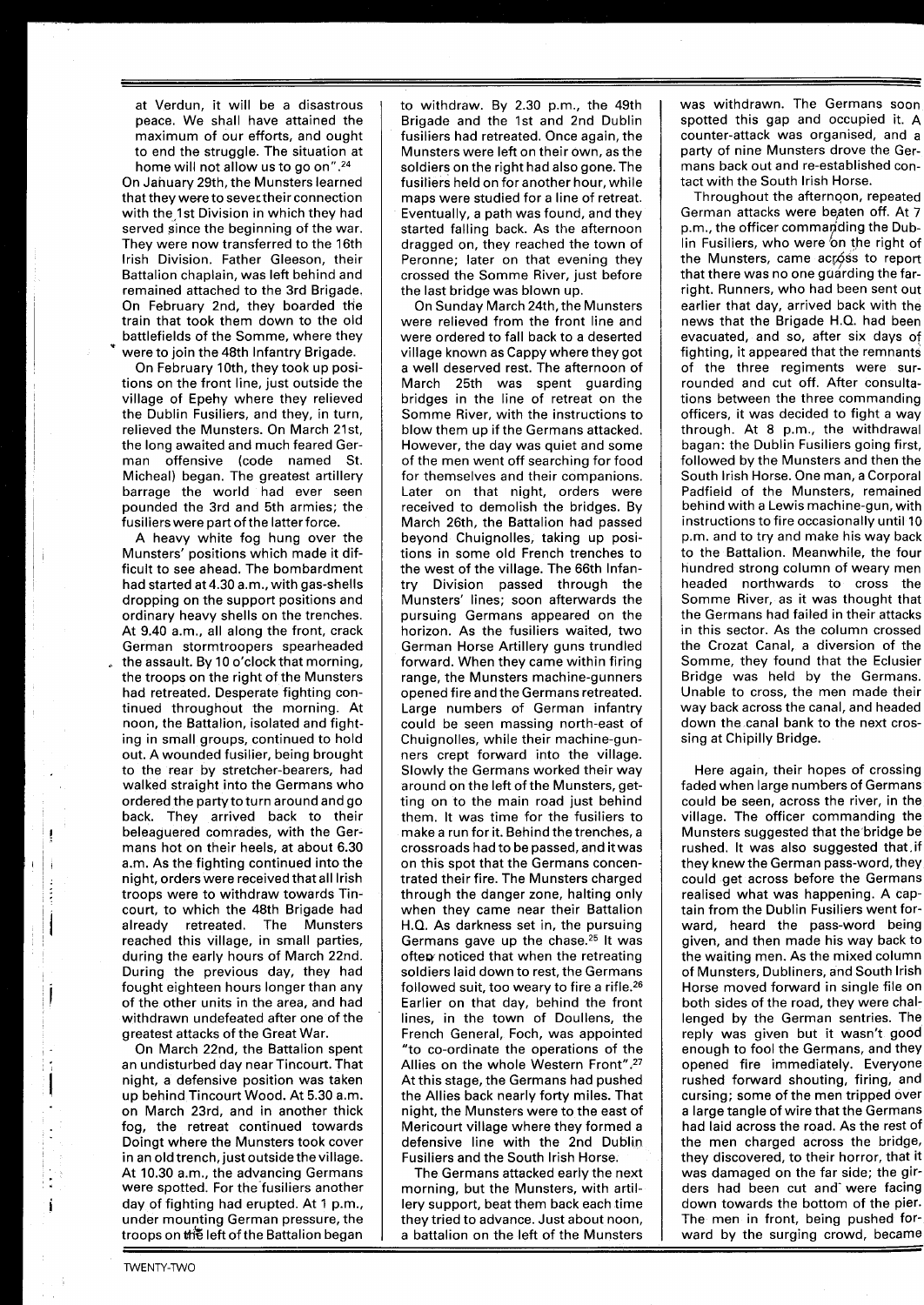jammed at the bottom of the pier and had to be hoisted back up. As the fighting continued, the Germans were swept aside and ran away screaming from the desperate turmoil. The bridge<br>was then crossed successfully, crossed successfully, although one party got lost in the confusion and did not rejoin the main body until they met at the next bridge; here, the German guards fled without a fight.

At this stage, the men were extremely tired, but the march had to be continued. As they headed for Sailly Laurette, a small wooden bridge, over which the column was to pass, suddenly blew up and they had to pass through some of the worst bogland betweep the canal and the river. When they reached the crossing for Sailly Laurette, they found that the Germans had already occupied it. The Germans opened a heavy fire on the column, causing them to retrace their footsteps and head back towards the canal. Here, they ran into a German officers' patrol. Not knowing who was who in the dark, the two opposing groups met; some words were exchanged; then the German officer shot dead a Dublin Fusilier, and was at once gunned down by the retaliating fusiliers, who then wiped out the whole patrol, one of the German soldiers having been first knocked out by a Dublin Fusilier who was a boxer.<sup>28</sup>

Following the Crozat Canal and the Somme had proved to be a dangerous strategy, and so it was decided to take a bearing from the stars and head westwards. This proved to be a wiser move, and at 3.30 a.m. on March 28th, the Allied front line at Hamel Wood was finally reached. The Munsters marched into the village of Hamel at 4 a.m. and, after having something to eat, settled down to a long overdue sleep, but it proved to be short-lived. At 6.30 a.m., the village had to be evacuated, as it was expected that the Germans would bombard it. Exhausted and disorientated by the lack of sleep, the fusiliers gradually pulled themselves together and took up a position in support of a group known as 'Carey's Force', east of the village. To use General Haig's own words, Carey's Force was composed of "details, stragglers, schools' personnel, tunneling companies, Army troops companies, field-survey companies Canadian and American engineers".<sup>29</sup>

The Munsters remained in their support positions until the morning of March 30th, with a strength of about 140 men. A major attack was expected that morning, and the fusiliers, now divided into two fighting groups, went forward to the front line in full view of the Germans. The German bombardment began at 9.00 a.m. and, an hour later, their infantry advanced to attack Carey's Force. In heavy rain, caked in mud and wet through, the Munsters beat off repeated attempts not only on

their own trenches but also gave assistance to the hard-pressed units on their left. At the end of the day, the Battalion was reduced by another 49 men, who had either been killed or wounded.<sup>30</sup>

Gough; whether during the course of the offensive on the 22nd and 23rd March this lrish Division held the front between Epehy and Roisel and Tincourt; whether, as stated in offi-



**The cenotaph at Pery Square, Limerick.** 

It would appear from contemporary reports that the Munsters got very little credit fortheir attempts to stop the German advance in its early stages. The following two\*hewspaper accounts are from August and October 1918:

"During the past six months, official tributes have been earned by and paid to the English, Scottish, and Colonial troops in France, but a veil of silence has been drawn over the achievements of lrish troops, although it is common knowledge that in the early days of the German offensive they acquitted themselves with credit. When the House of Commons reassembles, Mr. John O'Connor will askwhether at the time of the German offensive on 21st March an lrish Division formed part of the 5th Army under the command of General

cial German communiques of the 23rd March, the troops holding this front put up a valiant resistance, and vigorously attacked the Germans, and in particular fought bitterly at Epehy until they were finally compelled to abandon the heights in orderto avoid being encircled by reason of the retirement of the forces on their flanks; and, if so, explain why there has been no official mention of the valour of this division, or any other public recognition of their services other than the anonymous tribute contained in the communique of the Germans".<sup>31</sup>

When the matter was raised in the British House of Commons, Mr. Macpherson, the Under-Secretary of State for War, gave the following reply:

"No official mention of the valour of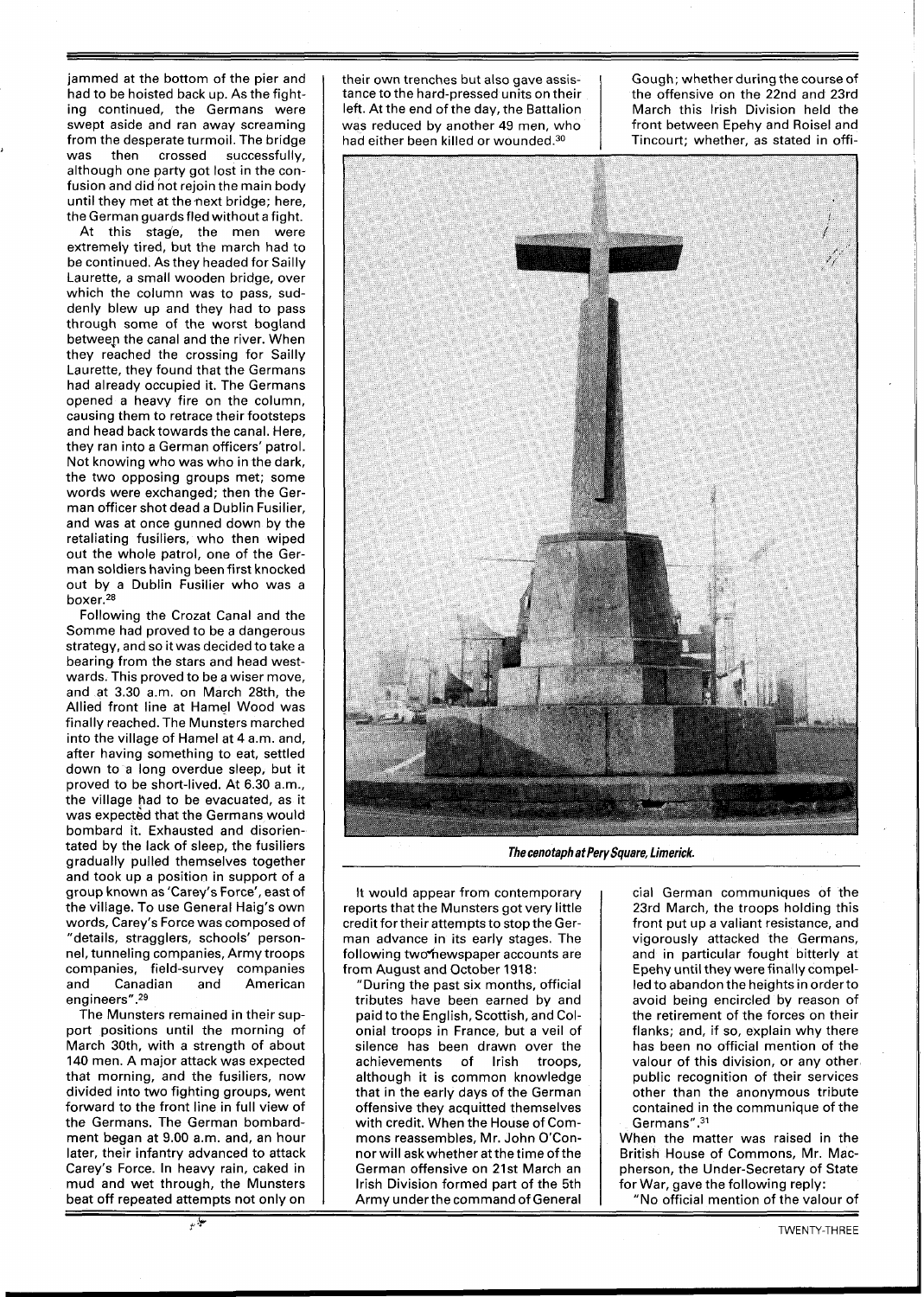this division has been made so far, for the reason that, owing to the severity of the fighting and conflicting reports, added to the fact that a big proportion of this division was cut off, evidence of the behaviour of this division,,as a whole, has been impossible to obtain. Evidence however of the gallant behaviour of a battalion of the Munster Fusiliers of this division has been received, and an article describing the conduct of this unit would shortly be submitted to the Press for publication".

By the beginning of April, the German juggernaut was running out of steam and, having failed to drive a wedge between the British and the French armies and also to deal a knockout blow to the Allied forces, the German General Staff switched their attack northwards on a front between Lens and Passchendaele. This new offensive, named Georgette, began on April 9th. The main thrust of the attack fell upon a Portuguese division, who cracked under the strain and retreated., But if the Portuguese broke, so too did some of the battle-weary British troops who had just come up for a rest in what they thought was a quiet area, from the battle in the south. Having captured Messines, Ploegsteert, Armentiers and Neuve Chapelle, and unable to reach their objective, the railway town of Hazebrouck, the second German offensive came to a halt on April 29th. Passchendaele, where so many men suffered and died in the previous year, was evacuated.

After their mauling in the St. Micheal offensive, the Munsters were taken out of the line and left the trenches on April 3rd. They were no longer effective as a fighting force, and there were fearsthat the fusiliers would be disbanded. Eventually, an order was given to amalgamate the 1st Battalion with the 2nd. This arrangement did not last long and, a week later, the 2nd Battalion Headquarters - eleven officers, and all its senior non-commissioned ranks and transport personnel - were withdrawn to form a training unit to provide instructors for the American Army, who were arriving in France in large numbers; this arrangement lasted until the end of May. On June 6th, the 6th Battalion of the Munsters arrived in France from overseas service in Palestine. They were transferred bodily into the 2nd Battalion. The 6th Battalion suffered from malaria, which it had contacted in the Struma Valley and Palestine, and special medical steps had to be taken before they could be sent to the front line.<sup>33</sup>

With the failure of the second German offensive, its master-mind, General Erich Ludendorff, made a third attempt to breach the Allied line. This time, he choose the French sector of Champagne. The attack (Blücher) began at 1 a.m. on the morning of May<br>**i** 

TWENTY-FOUR

27th. By the 30th, the Germans were within fifty miles of Paris. But this attack also lost its impetus and, on June Ist, the American 2nd Division repulsed the Germans at Château-Thierry. On July 18th, the Allied counter-attacks began. On August 8th, after a massive British attack, the German line in front of Amiens began to crumble. More gains were made by the Allies on the 9th and 10th. The initiative was now in the hands of the Allies. By September 9th, nearly all the territorial gains of the German spring/summer offensive had been lost.



**A drawing of the baffle area by Des Ryan showing the Munsters' final line of advance, and (in the shaded areas) the German offensives, St. Micheal and Georgette.** 

On September 15th, after many antimalarial measures, training and route marches, the re-organised 2nd Battalion of the Munsters moved by train to the town of Doullers and from there marched to Grouches, where they remained until September 29th. On the next day, Bulgaria, an ally of Germany, AustrialHungary and Turkey, asked for an armistice, which was signed on September 30th.

By October the 2nd, the Munsters were back in the Epehy area, and were now part of the 150th Brigade. On October 3rd, the 151st Brigade had captured most of the village of Le Catelet; the Germans held the rest and also the nearby village of La Pannerie. That afternoon, the fusiliers had moved into a position south of Le Catelet. At 2 a.m. the next day, the Battalion received orders to capture La Pannerie; they were to attack through the Germanheld section of Le Catelet. These villages were to be used as a jumping-off point for an attack on the Germans' new line of defence, the Beaurevoir Line. At 5.10 a.m., the Munsters moved forward into Le Catelet. The Battalion immediately became involved in street fighting, and suffered heavy casualties from machine-gun posts hidden in the village. Meanwhile, 'A' Company, which had become separated from the main body of men, lost direction and ended up in a spot known as Prospect Hill, and remained there throughout the fighting. Scattered in the darkness and held up by two machine-guns at the northern end of the village, the Munsters, rallied by the sound.of their commanding officer's hunting horn, came in from all angles and  $c$ aptured the two strong points and continued on to take La Pannerie South. When the Germans closed the gap in the line, detachments of Munsters from companies 'B' and 'C', who had also become separated in the struggle, had to fight their way through to La Pannerie later on in the day. The 'moppingup' troops following on behind, captured two hundred and fifty German soldiers, who had been cut off from their own line during the fusiliers' advance.34

Relieved from the front line at 6.30 a.m. on the morning of October 5th, the Battalion moved into some dug-outs near the village of Gouy. That afternoon, some of the men occupied the trenches that had been captured near Prospect Hill, while some of their comrades provided search-parties to look for the dead and wounded. about 5 p.m., the Battalion came under a heavy bombardment of high explosive shells and mustard gas. On October 6th, the Munsters and the Northumberland Fusiliers made an attack on the Beauevoir Line; they were unable to break through the barbed wire and, at 5.30 %.m., had to be withdrawn, the 2nd Dublin Fusiliers taking over their positions.

Between October 17th and 18th, the Munsters took part in the operations to cross the Selle Riverand capturethevillage of Bazuel. Having crossed the waterway, near the village of St. Souplet, at 9.30 a.m. on the 17th, they remained dug-in for most of the day, near a railway embankment, 400 yards from the river. Orders and counterorders followed each other in rapid succession; nobody seemed to know what to do. On top of that, the Germans had launched strong counter-attacks which bent the front line back in two places. The American 27th Division. who were to the right of the Munsters, were also driven back. Eventually, an attack was got under way at 5.30 a.m. on the morning of October 18th. As the day dawned, a heavy fog hung overthe battlefield, and it was impossible to see twenty yards ahead. The objective was an imaginary line on a map and, at 6.30 am. as the fog cleared, the Battalion advanced, with the Dublin Fusiliers on their right. Abandoned German dugouts, machine-gun emplacements, trench mortars and equipment of all kinds were found all over the battlefield. The last obstacle in their line of advance was an orchard, 500

l

**d**